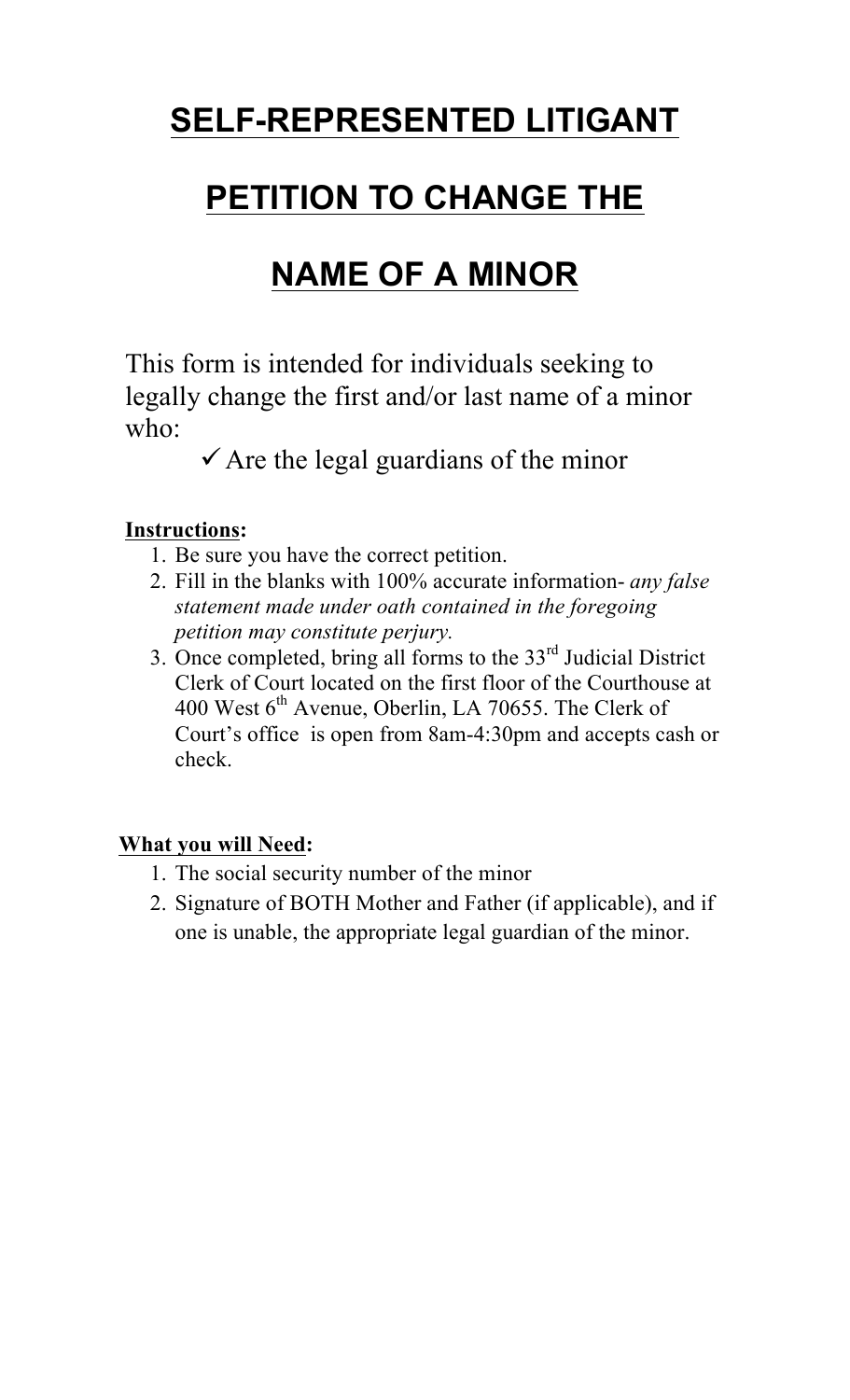# **33rd JUDICIAL DISTRICT COURT**

### **ALLEN PARISH**

#### **STATE OF LOUISIANA**

**Case No. \_\_\_\_\_\_\_\_\_\_\_\_\_ Division**

#### $\mathcal{L}_\text{max}$  , where  $\mathcal{L}_\text{max}$  and  $\mathcal{L}_\text{max}$  and  $\mathcal{L}_\text{max}$ **PETITIONER**

**vs.** 

# **JOE GREEN, DISTRICT ATTORNEY**

**FILED: \_\_\_\_\_\_\_\_\_\_\_\_\_\_\_\_\_\_ DEPUTY CLERK: \_\_\_\_\_\_\_\_\_\_\_\_\_\_**

**\*\*\*\*\*\*\*\*\*\*\*\*\*\*\*\*\*\*\*\*\*\*\*\*\*\*\*\*\*\*\*\*\*\*\*\*\*\*\*\*\*\*\*\*\*\*\*\*\*\*\*\*\*\*\*\*\*\*\*\*\*\*\*\*\*\*\***

# **SELF-REPRESENTED LITIGANT PETITION FOR NAME CHANGE OF MINOR**

# **I. PETITIONER**

Petitioner seeks name change on behalf of their minor child:

\_\_\_\_\_\_\_\_\_\_\_\_\_\_\_\_\_ \_\_\_\_(child's name), born on \_\_\_\_\_\_\_, \_\_\_\_\_\_\_\_\_, with

social security number \_\_\_\_\_\_\_\_\_\_\_\_\_\_\_\_\_\_\_\_\_, and domiciled in Allen Parish,

Louisiana. Petitioner wants to change the minor's name to

\_\_\_\_\_\_\_\_\_\_\_\_\_\_\_\_\_\_\_\_\_\_\_\_ for the following reason(s):

**II. REASON[S] FOR NAME CHANGE** \_\_\_\_\_\_\_\_\_\_\_\_\_\_\_\_\_\_\_\_\_\_\_\_\_\_\_\_\_\_\_\_\_\_\_\_\_\_\_\_\_\_\_\_\_\_\_\_\_\_\_\_\_\_\_\_\_\_\_\_\_\_\_\_\_\_\_\_\_\_\_\_\_\_\_

\_\_\_\_\_\_\_\_\_\_\_\_\_\_\_\_\_\_\_\_\_\_\_\_\_\_\_\_\_\_\_\_\_\_\_\_\_\_\_\_\_\_\_\_\_\_\_\_\_\_\_\_\_\_\_\_\_\_\_\_\_\_\_\_\_\_\_\_\_\_\_\_\_\_\_

### **III. LAW GOVERNING NAME CHANGE**

\_\_\_\_\_\_\_\_\_\_\_\_\_\_\_\_\_\_\_\_\_\_\_\_\_\_\_\_\_\_\_\_\_\_\_\_\_\_\_\_\_\_\_\_\_\_\_\_\_\_\_\_\_\_\_\_\_\_\_\_\_\_\_\_\_ .

This proceeding is brought under LSA—R.S. 13:14751-13:4755, and it is thus mandatory that the district attorney of this parish be served with a copy of this petition and be cited to answer it.

# **IV. PRAYER**

WHEREFORE, petitioner prays for judgment changing their minor child's name

from \_\_\_\_\_\_\_\_\_\_\_\_\_\_\_\_\_\_\_\_\_\_\_\_\_\_\_ to

\_\_\_\_\_\_\_\_\_\_\_\_\_\_\_\_\_\_\_\_\_\_\_\_\_\_\_\_\_\_\_\_\_\_\_\_.

# **RESPECTFULLY SUBMITTED,**

**Petitioner's Name**

**Address** 

**Telephone Mother- SIGNATURE**